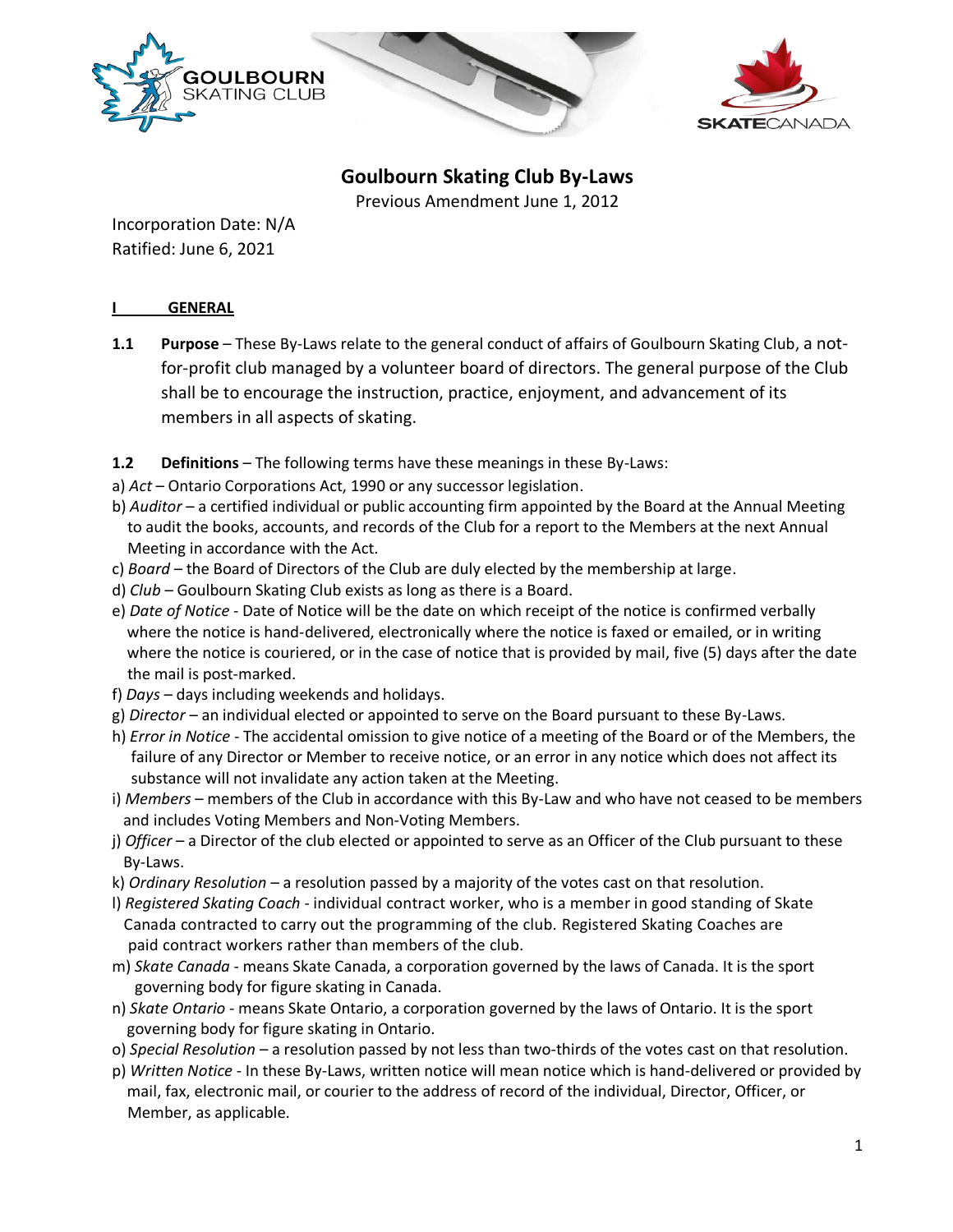

- **1.3 Registered Office** The registered office of the Club will be located within the municipality of Stittsville, Ontario.
- **1.4 No Gain for Members** The Club will be carried on without the purpose of gain for its Members and any profits or other accretions to the Club will be used in promoting its objectives.
- **1.5 Ruling on By-Laws** Except as provided in the Act, the Board will have the authority to interpret any provision of these By-Laws that is contradictory, ambiguous, or unclear, provided such interpretation is consistent with the objects of the Club.
- **1.6 Conduct of Meetings** Meetings of Members and meetings of the Board will be conducted in accordance with recognized standards as determined by the Board.
- **1.7 Interpretation** Words importing the singular will include the plural and vice versa, words importing the masculine will include the feminine and vice versa, and words importing persons will include bodies corporate. Words importing an organization name, title, or program will include any successor organizational name, title, or program.
- **1.8 Affiliations** The Club is a member of Skate Canada and a member of Skate Ontario. As such, it is bound by and will operate in compliance with the applicable By-Laws, rules, regulations, policies and procedures of Skate Canada and Skate Ontario.

### **II MEMBERSHIP**

## **Membership Dues, Duration and Classes**

- **2.1 Year** The membership year of the Club will be September 1st to August 31st unless otherwise determined by the Board.
- **2.2 Dues** Membership and registration fees will be set by the Board of Directors annually.
- **2.3 Duration** Membership duration is accorded on an annual basis as defined in 2.1.
- **2.4 Classes of Membership** There will be one (1) class of voting membership, the members of which are called "Voting Members" and one (1) class of non-voting membership, the members of which are called "Non-Voting Members".
- **2.5 Voting Membership** An individual is automatically deemed to be a Voting Member in any of the following situations:
	- a) A Director, for so long as he or she remains a Director is eligible for one vote.
	- b) A Skater who is 18 years of age or older, who is registered as a skater with the Club for the duration of the current Skating Year is eligible for one vote.
	- c) A Parent or Legal Guardian whose child (children) is (are) under the age of 18 and is (are) registered as a Skater(s) or a Program Assistant (s) with the Club, for the duration of the current Skating Year holds one vote per registered member.
- **2.6 Non-Voting Membership** An individual is automatically deemed to be a Non-Voting Member in any of the following situations:
	- a) A Skater who is under the age of 18 is automatically deemed to be a Non-Voting Member for the duration of the current Skating Year;
	- b) Any Members of skating club who Goulbourn Skating Club is not their home club.

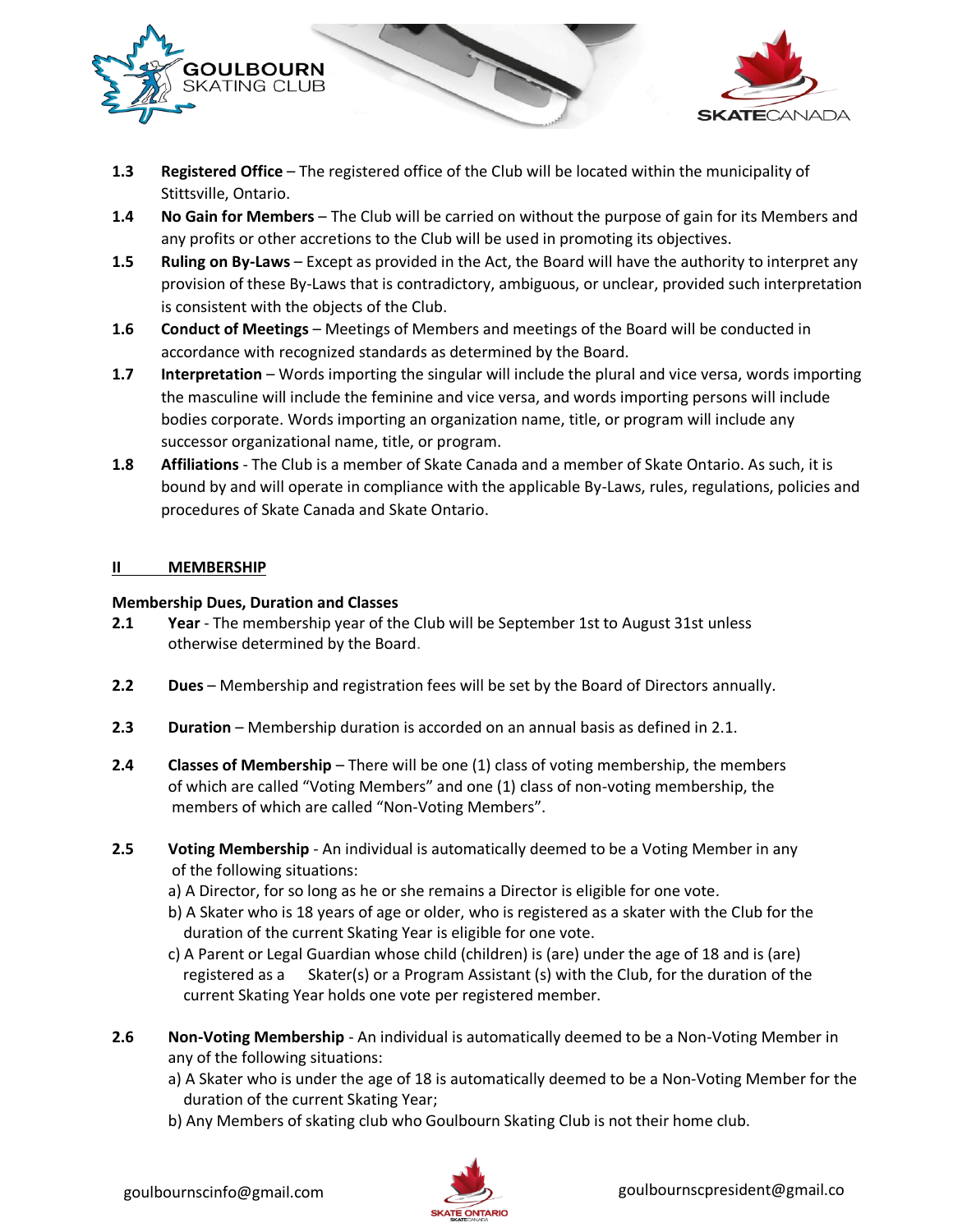



#### **Admission and Renewal of Members**

- **2.7 Admission of Members** Any candidate will be admitted as a Member or renewed as a Member if:
	- a) The individual makes an application for membership in a manner prescribed by the Board;
	- b) The individual has paid fees and is a member in good standing of the Club, Skate Canada, and Skate Ontario;
	- c) The individual agrees to uphold and comply with the Club's governing documents;
	- d) The individual meets any other condition of membership determined by the Board;
	- e) The individual has met the applicable definition listed in Section 2.4; and
	- f) Membership in the Club is non-transferable.
- **2.8 Termination** Membership in the Club will terminate immediately upon:

a) The expiration of the Member's annual membership unless renewed in accordance with these By-Laws;

- b) The Member fails to maintain any of the qualifications or conditions of membership described in Section 2.7 of these By-Laws;
- c) Resignation by the Member by giving written notice to the Club;
- d) Dissolution of the Club.

**2.9 Good Standing** - A Member will be in good standing provided that the Member:

- a) Has not ceased to be a Member of the Club;
- b) Has not been suspended or expelled from membership, or had other membership restrictions or sanctions imposed;
- c) Has complied with the By-laws, policies, and rules of the Club;
- d) Is not subject to a disciplinary investigation or action by the Club, Skate Ontario or Skate Canada, or if subject to disciplinary action previously, has fulfilled all terms and conditions of such disciplinary action to the satisfaction of the Board; and
- e) Has paid all required membership fees to the Club.
- **2.10 Cease to be in Good Standing** Members that cease to be in good standing, as determined by the Board, will not be entitled to vote at meetings of the Members or be entitled to the benefits and privileges of membership until such time as the Board is satisfied that the Member has met the definition of good standing.
- **2.11 Rights of a Voting Membership** A Member as of section 2.5 in good standing has the following rights and privileges of membership:
	- a) To receive notice of, and to attend, all General Meetings;
	- b) To make or second motions at a General Meeting and to speak in debate on motions under consideration in accordance with Call to Order or such rules of order as may be adopted by the Board;
	- c) To exercise a vote on matters for determination at General Meetings;
	- d) May serve on committees of the Club, as invited;
	- e) May nominate individuals for election to the Board, in accordance with this By-Law;
	- f) May be nominated, if eligible, to stand for election as a Director of the Club, in accordance with this By-Law;
	- g) To receive access to minutes of members' meetings;
	- h) All members may participate in the programs and initiatives of the Club, in accordance with such criteria as may be determined by the Board from time to time.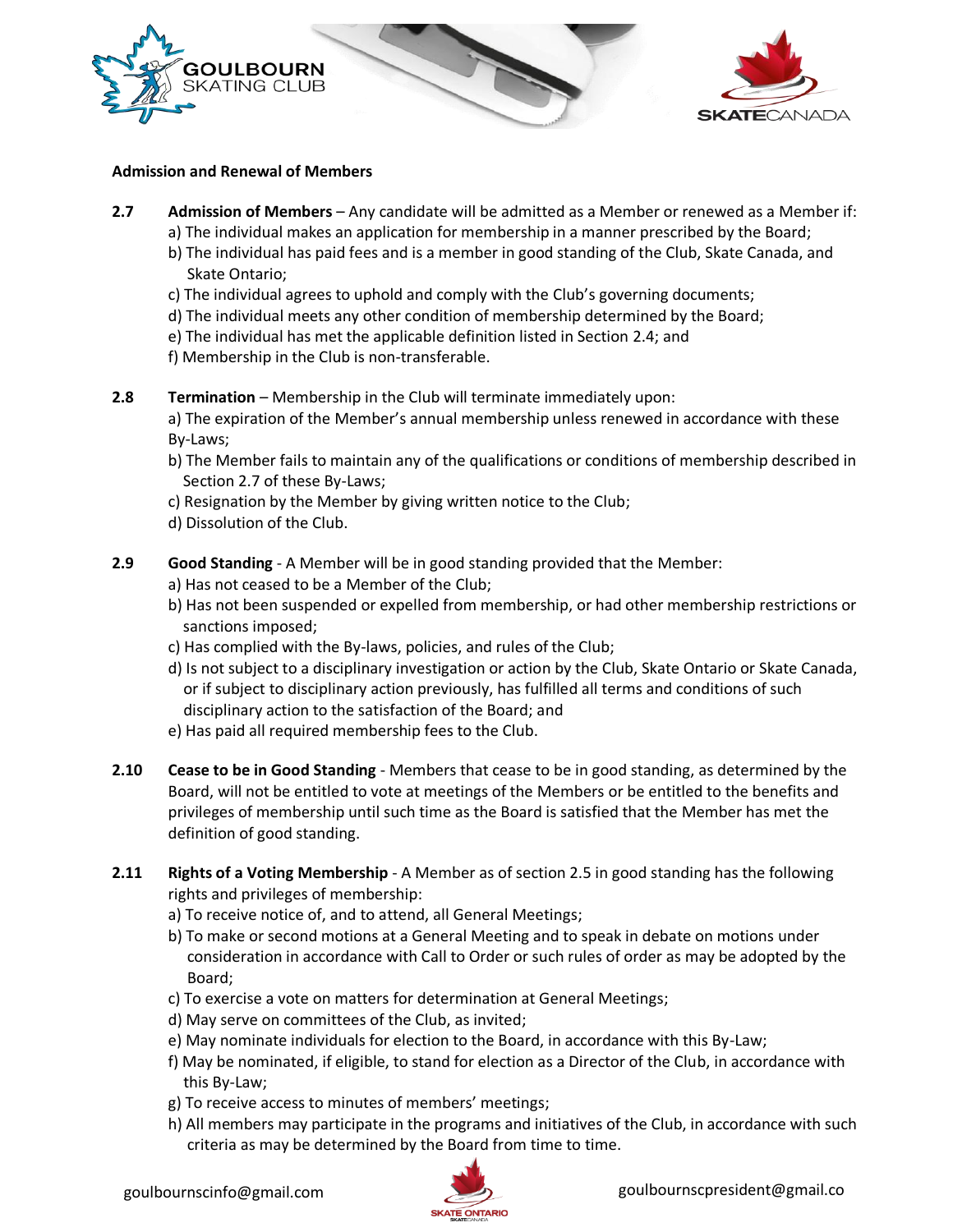

#### **III MEETINGS OF MEMBERS**

- **3.1 Annual Meeting** The Club will hold meetings of Members at such date, time and place as determined by the Board within the Province of Ontario. The Annual Meeting will be held within fifteen (15) months of the last Annual Meeting and within three (3) months of the Club's fiscal year end.
- **3.2 Special Meeting** A Special Meeting of the Members may be called at any time by Ordinary Resolution of the Board or upon the written requisition of ten percent (10%) or more of the Members for any purpose connected with the affairs of the Club that does not fall within the exceptions listed in the Act or is otherwise inconsistent with the Act, within twenty-one (21) days from the date of the deposit of the requisition.
- **3.3 Participation/Holding by Electronic Means** Any person entitled to attend a meeting of Members may participate in the meeting by electronic means that permits all participants to communicate adequately with each other during the meeting if the Club makes such means available. A person so participating in a meeting is deemed to be present at the meeting. The Directors or Members may determine that the meeting be held entirely by telephonic or electronic means that permit all participants to communicate adequately with each other during the meeting.
- **3.4 Notice** Written or electronic Notice of Meeting including the date of the Annual Meeting of the Members will be given to all Members in good standing and Directors, at least fifteen (15**)** days prior to the date of the meeting. Notice will contain a reminder of the right to vote by proxy, a proposed agenda, reasonable information to permit Members to make informed decisions including a review of the financial statements, nominations of Directors, and the text of any resolutions or amendments to be decided.
- **3.5 Waiver of Notice** Any person who is entitled to notice of a meeting of the Members may waive notice, and attendance of the person at the meeting is a waiver of notice of the meeting, unless the person attends the meeting for the express purpose of objecting to the transaction of any business on the grounds that the meeting was not lawfully called in accordance with these By-laws.
- **3.6 Error or Omission in Giving Notice** No error or omission in giving notice of any meeting of the Members shall invalidate the meeting or make void any proceedings taken at the meeting.
- **3.7 New Business** Matters of business should be limited to matters properly brought before a Members' meeting. No other item of business will be included in the notice of the meeting of the Members unless notice in writing of such other item of business, or a Members' proposal, has been submitted to the Board sixty (60) days prior to the meeting of the Members in accordance with procedures as approved by the Board. Copies of all such proposals together with copies of any amendments thereto then proposed by the Board and copies of all resolutions put forward by the Board shall be sent to all Members with the agenda and the notice calling an Annual Meeting.
- **3.8 Quorum** Delegates as defined in 3.14 representing five (5%) percent of the Members present or by proxy will constitute a quorum.

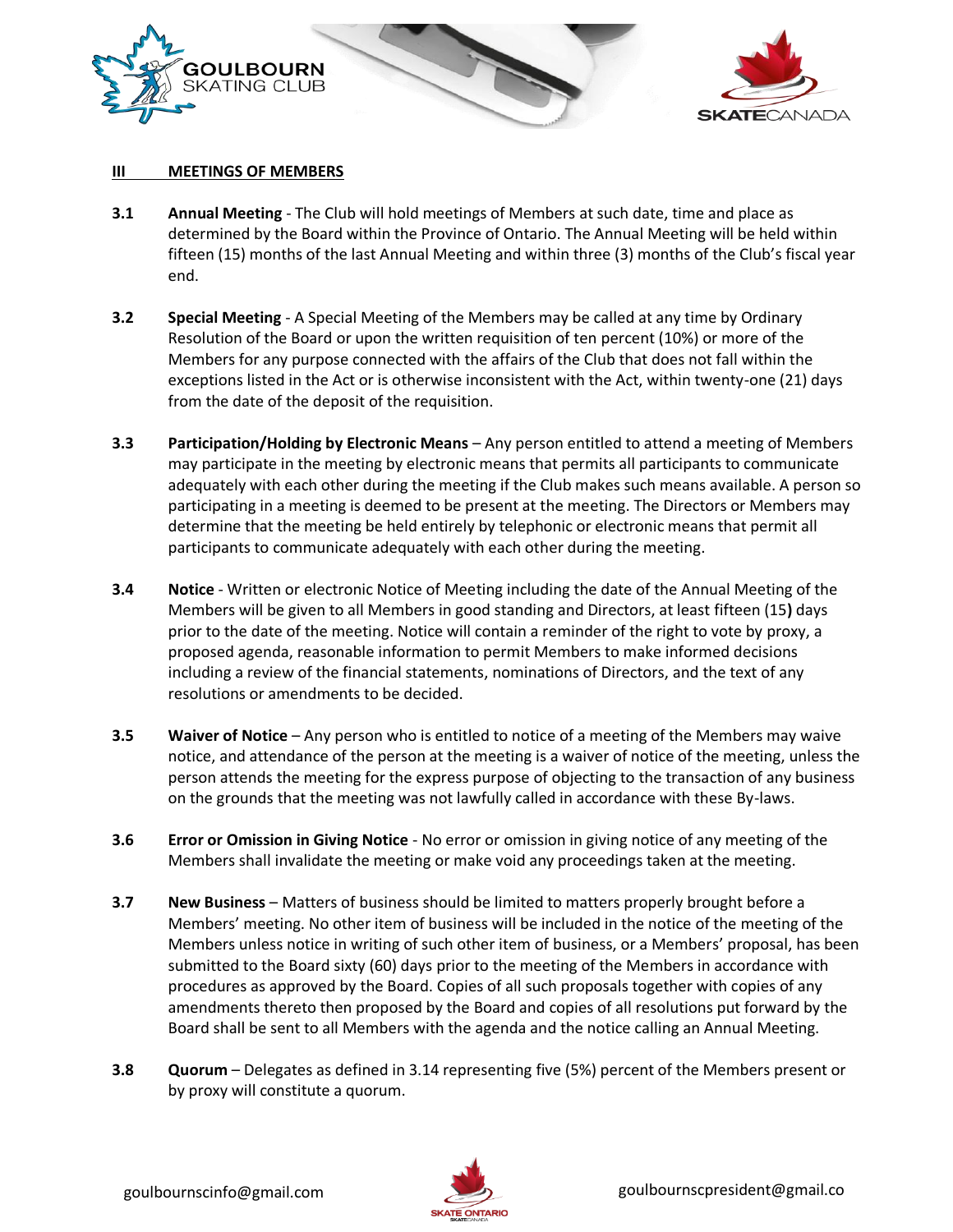

- **3.9 Closed Meetings** Meetings of Members will be closed to the public except by invitation of the Board or Members attending the meeting, and in accordance with 3.12.
- **3.10 Scrutineers** At the beginning of each meeting, the Chair may appoint one or more scrutineers who will be responsible for ensuring that votes are properly cast and counted. In cases where a members' meeting is conducted electronically, the platform used should include a "scrutineer" mechanism.
- **3.11 Adjournments** With the majority consent of the Members present and quorum is ascertained, the Members may adjourn a meeting of Members and no notice is required for continuation of the meeting if the meeting is held within thirty (30) days. Any business may be brought before or dealt with at any adjourned meeting which might have been brought before or dealt with at the original meeting in accordance with the notice calling the same.
- **3.12 Attendance** The only persons entitled to attend a meeting of the Members are those Delegates representing Members and the Directors of the Club, individuals possessing a proxy on behalf of a Member, and others who are entitled or required under any provision of the Act or the articles to be present at the meeting. Any other person may be admitted only if invited by the Chair of the meeting or with the majority consent of the Members present at the meeting or in accordance with 3.9. Voting at Meetings of Members.
- **3.13 Voting Rights** Members have the following voting rights at all meetings of the Members: A member, in accordance with 2.5, will be assigned one (1) vote per eligible member.
- **3.14 Delegates** Members will appoint in writing (inclusive of electronic notice) to the Club the name of the Delegate to represent the Member. Delegates must: be at least eighteen years of age; not have been found under the Substitute Decisions Act 1992 or under the Mental Health Act to be incapable of managing property; and be acting as the Member's representative.
- **3.15 Proxy Voting** Every Member entitled to vote at a meeting of Members as section 2.5 may, by means of a proxy, appoint a proxy holder to attend and vote on behalf of the Member. Each proxy holder shall be a delegate and may carry a maximum number of proxies that is equal to two proxies of the eligible votes at the respective meeting.

A proxy must:

- a) Be signed by the Member;
- b) Comply with the format stipulated by the Club; and be submitted to the Club in accordance with the notice of the Member's meeting.
- **3.16 Determination of Votes** Votes will be determined by a show of hands, orally or electronic ballot, except in the case of elections which require a secret ballot.
- **3.17 Majority of Votes** Except as otherwise provided in these By-laws, a simple majority of votes will decide each issue. In the case of a tie, the motion will be deemed defeated.

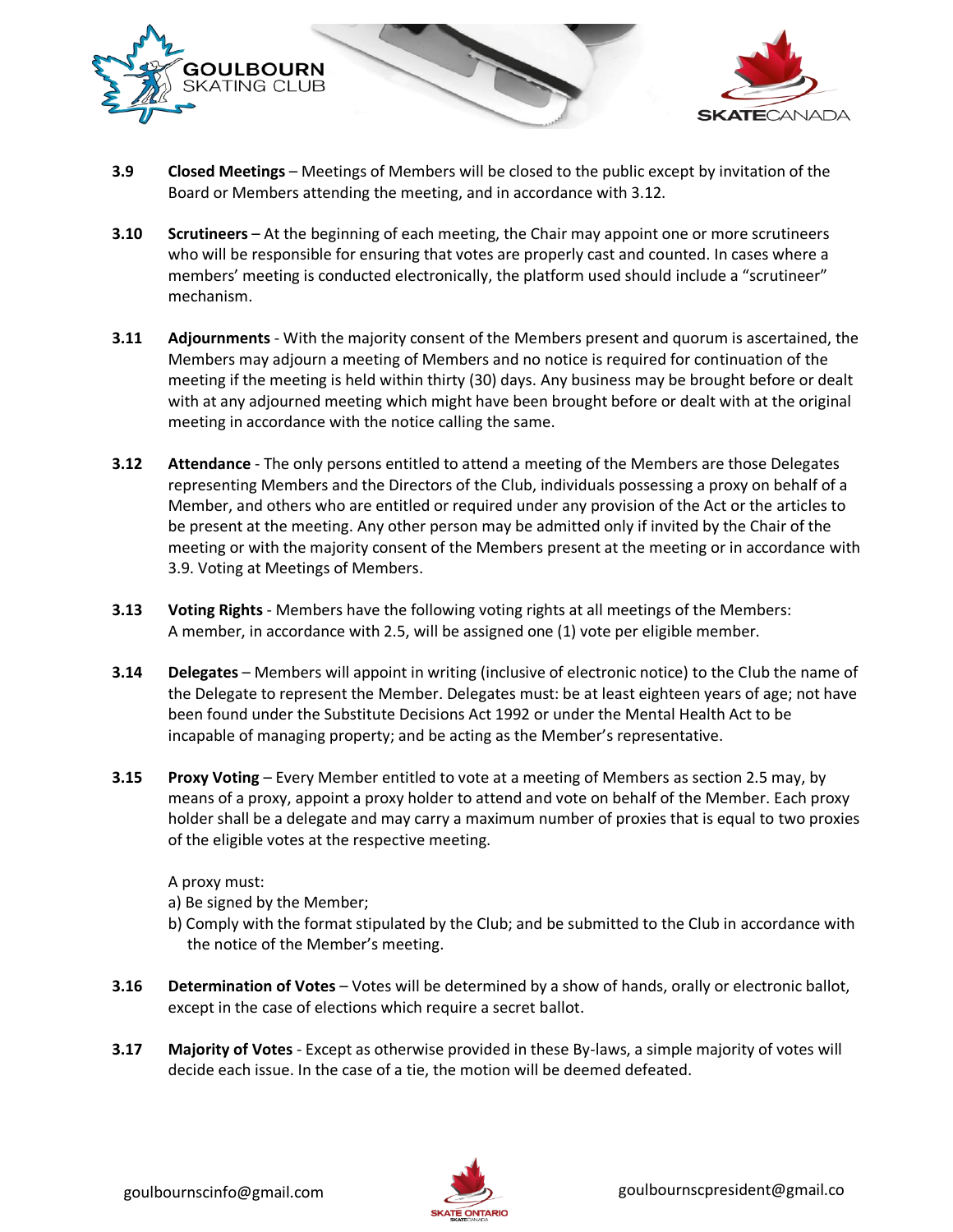



#### **GOVERNANCE**

#### **4.1 Composition of the Board**

- a) The Board shall consist of a minimum of three (president, secretary, treasurer) and a maximum of eight (8) other elected Directors.
- b) At least one member of the Board shall be a certified professional coach or registered skating coach with the full rights to speak and vote at meetings of the Board. Any coach who is a Board member must be aware of their conflict of interest with respect to coaching decisions being made by the Board. They must declare their conflict and remove themselves from those discussions and/or votes.

### **4.2 Eligibility of Directors** - To be eligible for election as a Director, an individual must:

- a) Be eighteen (18) years of age or older;
- b) Not have been found under the Substitute Decisions Act, 1992 or under the Mental Health Act, 1990 to be incapable of managing property;
- c) Not have the status of bankrupt;
- d) Not be a paid employee of the Club, with the exception of at least one certified professional coach or registered skating coach who will fulfill the requirement as per 4.1 (b) of these By-Laws;
- e) Be a Member in good standing of the Club, or become a Member within 10 days of being elected; and
- f) Shall be willing to abide by the policies and By-Laws governing the Club, Skate Canada, and Skate Ontario.

## **Election of Directors**

- **4.3 Nominations** The board will put out a call for nominations no later than forty (40) days prior to the Annual Meeting.
	- Any nomination of an individual for election as a Director will:
	- a) Include the written acknowledgement of the nominee by email or written letter; and
	- b) Be submitted to the Board no later than thirty (30) days prior to the Annual Meeting. This timeline may be amended by Ordinary Resolution of the Board.
	- c) There will be no nominations from the floor of the meeting.
- **4.4 Circulation of Nominations** Valid nominations will be circulated to Members at minimum of 21 days before the meeting.
- **4.5 Elections** Directors will be elected by majority vote of all Voting Members in good standing at the Annual General Meeting. Candidates receiving the most votes will be deemed to be elected for a term of one (1) year as per 4.7 of this By-Law. Elected Directors will take office commencing at the close of the Annual General Meeting.
- **4.6 Election by Acclamation** Where there is a single Person nominated for each vacant position in an election, or where the number of candidates is less than the number of vacant positions, the candidates are deemed to be elected by acclamation.

## **4.7 Terms of Office**:

Directors shall serve terms of one (1) year and will hold office until they or their successors have been duly elected in accordance with these By-Laws unless they resign or are removed from or vacate their office.

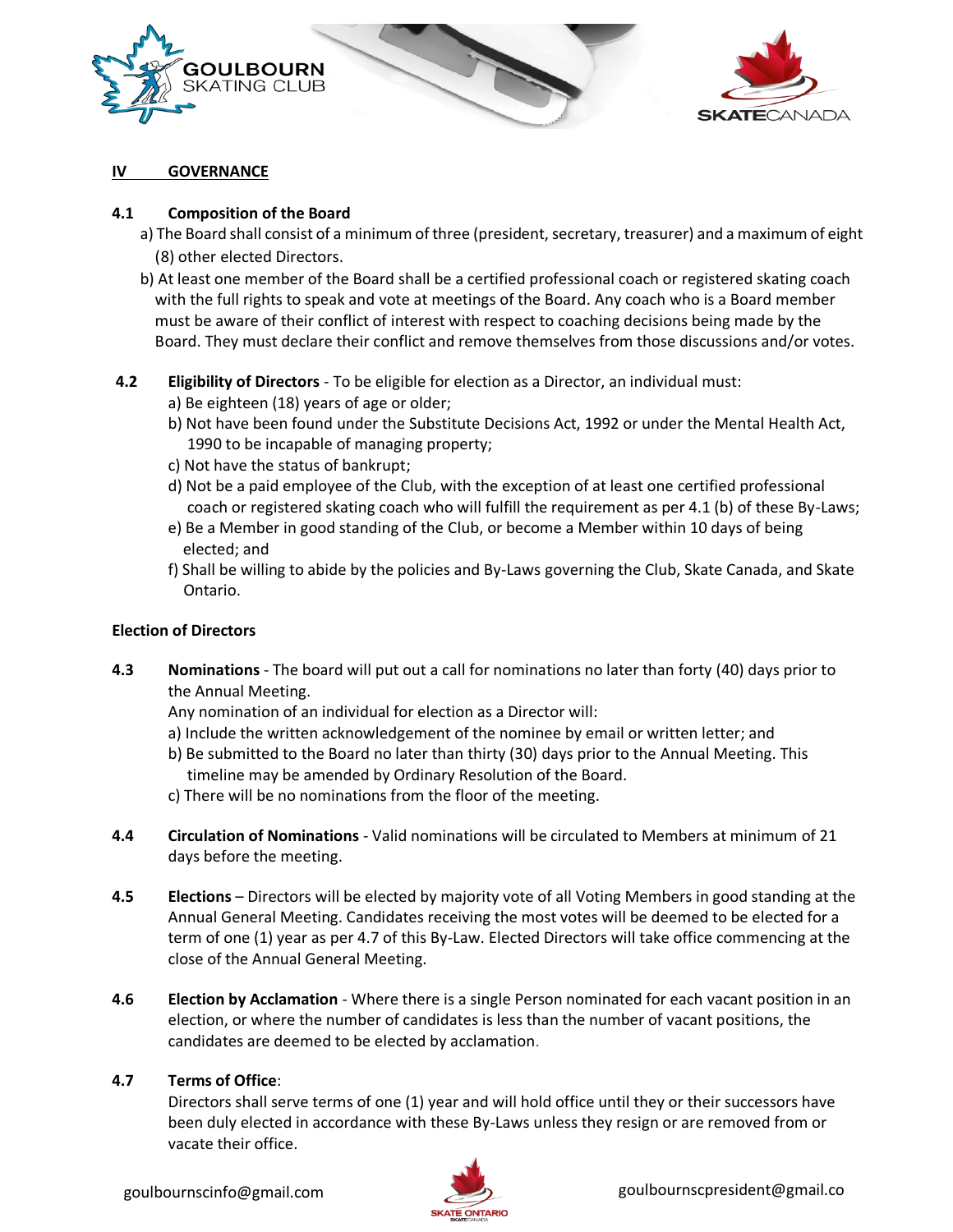



#### **Resignation and Removal of Directors**

- **4.8 Resignation** A Director may resign from the Board at any time by presenting his or her notice of resignation to the Board. This resignation will become effective the date on which the notice is received by the President. When a Director who is subject to a disciplinary investigation or action of the Club resigns, that Director will nonetheless be subject to any sanctions or consequences resulting from the disciplinary investigation or action.
- **4.9 Vacate Office** The office of any Director will be vacated automatically if:
	- a) The Director resigns;
	- b) The Director is absent from three (3) consecutive meetings of the Board without good cause or without prior notification;
	- c) Has been found under the Substitute Decisions Act, 1992 or under the Mental Health Act to be incapable of managing property;
	- d) The Director becomes bankrupt;
	- e) The Director dies.

#### **4.10 Removal** –

- a) An elected Director may be removed by the passing of a Special Resolution of the Members with a 2/3 majority of votes at a Special Meeting provided the Director has been given reasonable written notice of, and the opportunity to be present and to be heard at such a meeting.
- b) At such a meeting, the Members may, by a majority of votes cast at the meeting, elect a qualified individual in the removed Director's stead for a period ending at the next Annual Meeting.

#### **Filling a Vacancy on the Board**

**4.11 Vacancy** - Where the position of a Director becomes vacant for whatever reason and there is still a quorum of Directors, the Board may appoint a qualified individual to fill the vacancy for a term expiring no later than the close of the next Annual Meeting.

#### **Meetings of the Board**

- **4.12 Call of Meeting** A meeting of the Board will be held at any time and place as determined by the President, or by written requisition of at least 50% of the Directors.
- **4.13 Chair** The President will be the Chair of all Board meetings unless otherwise designated by the President.
- **4.14 Notice** Written notice, served other than by mail, of meetings of the Board will be given to all Directors at least seven (7) days prior to the scheduled meeting. No notice of a meeting of the Board is required if all Directors waive notice, or if those absent consent to the meeting being held in their absence. If a quorum of Directors is present, each newly elected or appointed Board may, without notice, hold its first meeting immediately following the Annual Meeting of the Club.

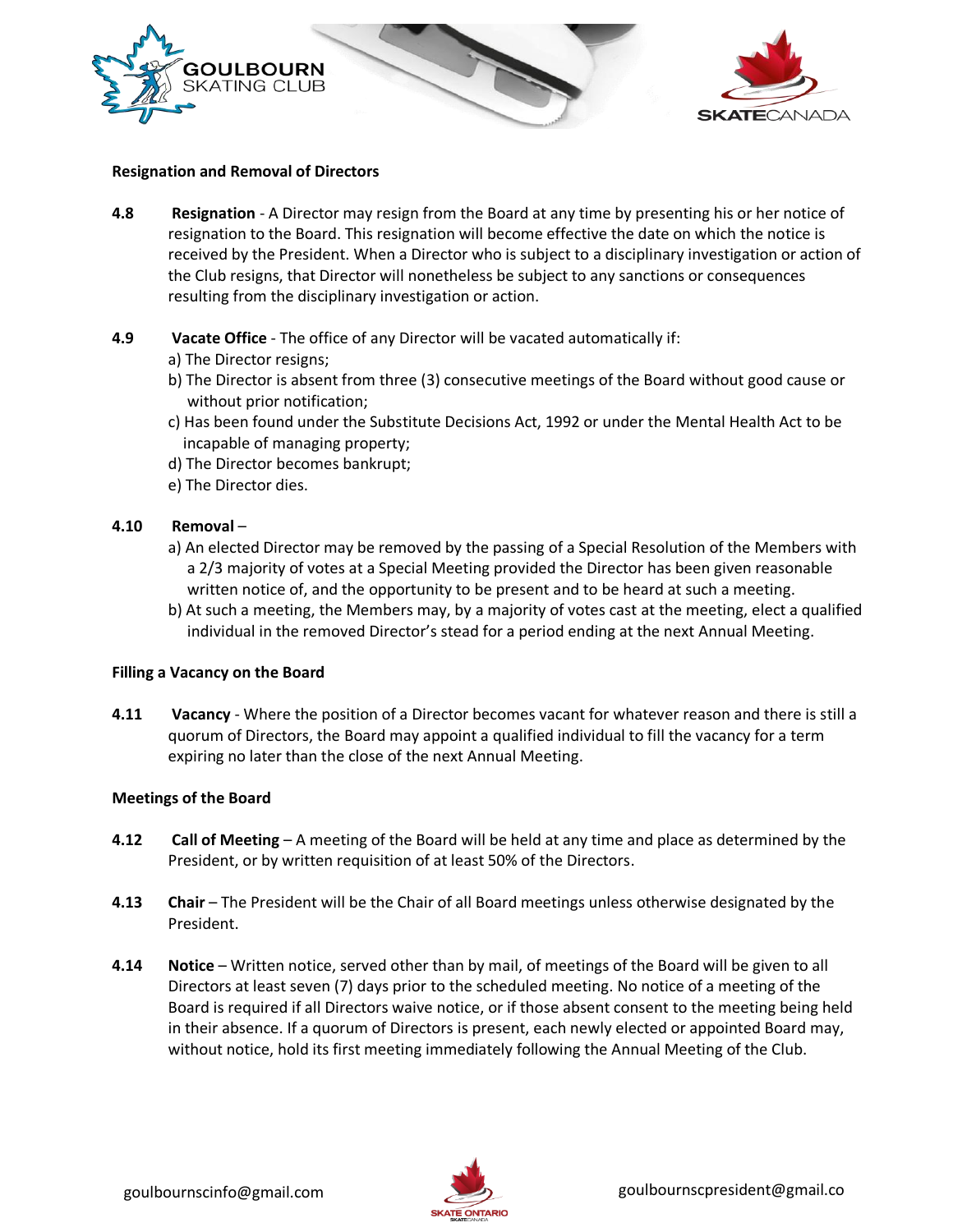

- **4.15 Board Meeting with New Directors** For a first meeting of the Board held immediately following the election of Directors at a meeting of the Members, or for a meeting of the Board at which a Director is appointed to fill a vacancy on the Board, it is not necessary to give notice of the meeting to the newly elected or appointed Director(s).
- **4.16 Quorum** At any meeting of the Board, quorum will be a majority of the Board of Directors.
- **4.17 Voting** Each Director, including the President, is entitled to one vote at a meeting of the Board. Voting will be by a show of hands, through proxy, written, or orally unless a majority of Directors present request a secret ballot. Resolutions will be passed upon a majority of the votes cast being in favour of the resolution. Abstaining voters are not counted in determining a majority. In the event of a tie, the motion will be deemed defeated.
- **4.18 Proxy Voting** Every directed entitled to vote at a meeting of the Board as section 4.5 may, by means of a proxy, appoint a proxy holder to attend and vote on behalf of the Director.
	- a) Each proxy holder shall be a delegate and may carry a maximum number of proxies that is equal to 1 proxy of the eligible votes at the respective meeting.
	- b) A proxy must be forwarded in an email message to a designed proxy holder and the club Secretary by the Director;
- **4.19 No Alternate Directors** No person shall act for an absent Director at a meeting of directors.
- **4.20 Closed Meetings** Meetings of the Board will be closed to Members and the public except by invitation of the Board. All business discussed at Meetings of the Board is for Directors only. Directors will maintain confidentiality regarding internal discussions of the Board and information presented at meetings.
- **4.21 Meetings by Telecommunications** A meeting of the Board may be held by telephone conference call or by means of other telecommunications technology. Directors who participate in a meeting by telecommunications technology are considered to have attended the meeting.

## **Duties of Directors**

- **4.22 Standard of Care** Every Director will:
	- a) Act honestly and in good faith with a view to the best interests of the Club; and
	- b) Exercise the care, diligence, and skill that a reasonably prudent person would exercise in comparable circumstances;
	- c) Follow Club By-laws;
	- d) Adhere to the Goulbourn Skating Club Executive Board Code of Conduct along with the statement of Conflict of Interest of the Directors found within it.

## **Powers of the Board**

**4.23 Powers of the Club** – Except as otherwise provided in the Act or these By-Laws, the Board has the powers of the Club and may delegate any of its powers, duties, and functions.



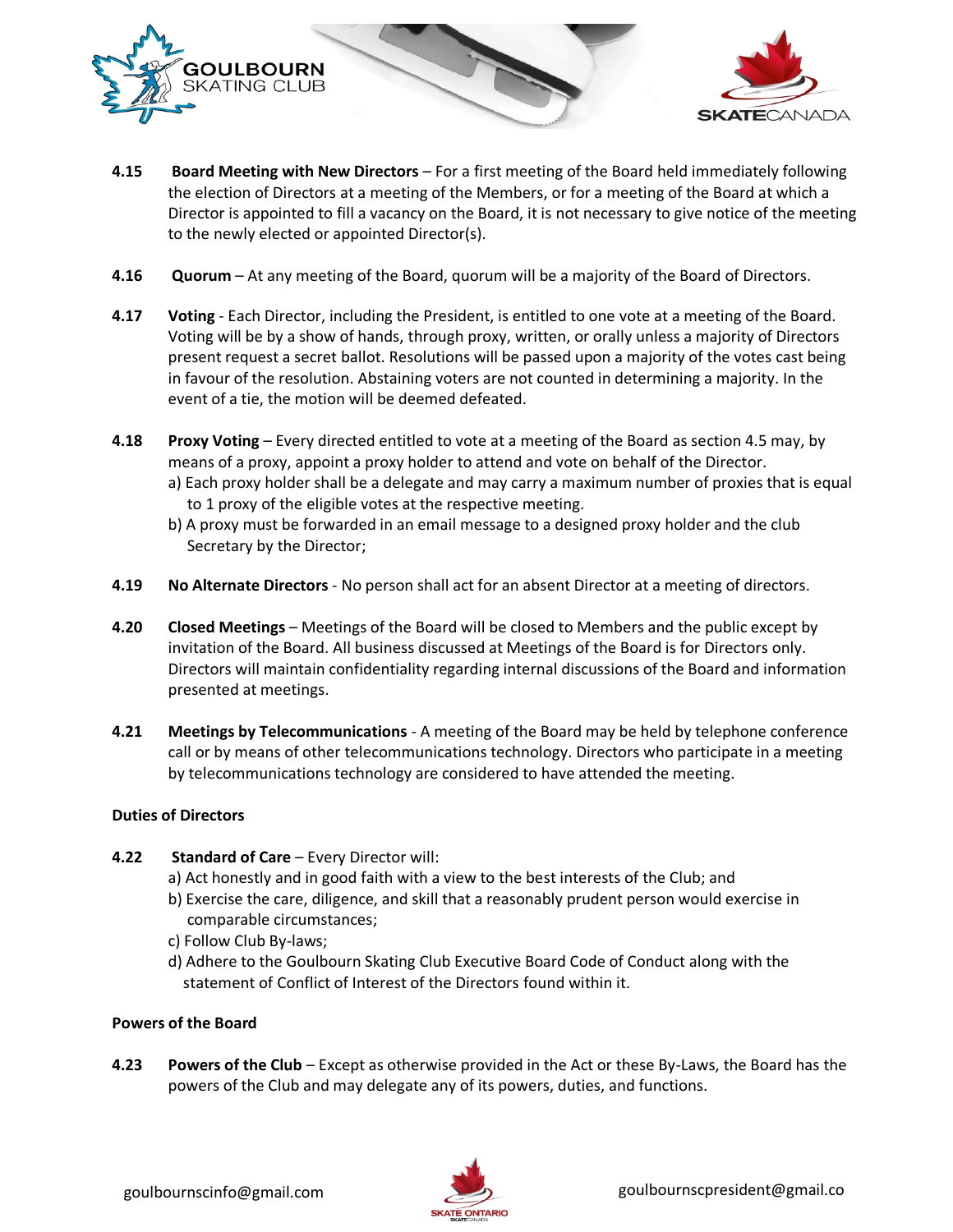



**4.24 Empowered** – The Board is empowered, including but not limited to:

- a) Make policies and procedures or manage the affairs of the Club in accordance with the Act and these By-Laws;
- b) Make policies and procedures relating to the discipline of Members, and have the authority to discipline Members in accordance with such policies and procedures;
- c) Make policies and procedures relating to the management of disputes within the Club and deal with disputes in accordance with such policies and procedures;
- d) Employ or engage under contract such persons as it deems necessary to carry out the work of the Club;
- e) Follow registration procedures, and other registration requirements as determined by Skate Canada;
- f) Enable the Club to receive donations and benefits for the purpose of furthering the objects and purposes of the Club;
- g) Make expenditures for the purpose of furthering the objects and purposes of the Club;
- h) Borrow money upon the credit of the Club as it deems necessary in accordance with these By- Laws; and
- i) Perform any other duties from time to time as may be in the best interests of the Club.

### **V OFFICERS**

The three elected Directors who are Officers of the club are the President, the Secretary, and the Treasurer.

**5.1 Duties** - The duties of Officers are as follows:

- a) The President will be the chair of the Board and will preside at the Annual and Special Meetings of the Club and at meetings of the Board unless otherwise designated. The President will be the official spokesperson of the Club and will perform such other duties as may from time to time be established by the Board.
- b) The Secretary will be responsible for:
- I. Keeping minutes of all meetings of the Club and the Board;
- II. The custody of all records and documents of the Club, except those required to be kept by the Treasurer; III. the conduct of the correspondence of the Club;
- IV. The issuance of notices of meetings of the Club and the Board;

If the secretary is absent from any meeting of the Club or the Board, the President will appoint another individual to act as secretary at that meeting.

- c) The Treasurer will, subject to the powers and duties of the Board, ensure that proper accounting records as required by the Act are kept and will perform such other duties as may from time to time be established by the Board.
- **5.2 Delegation of Duties** At the discretion of the President and with approval by Ordinary Resolution of the Board, the president may delegate any duties of that office to appropriate staff or committee of the Club, or to another Director.



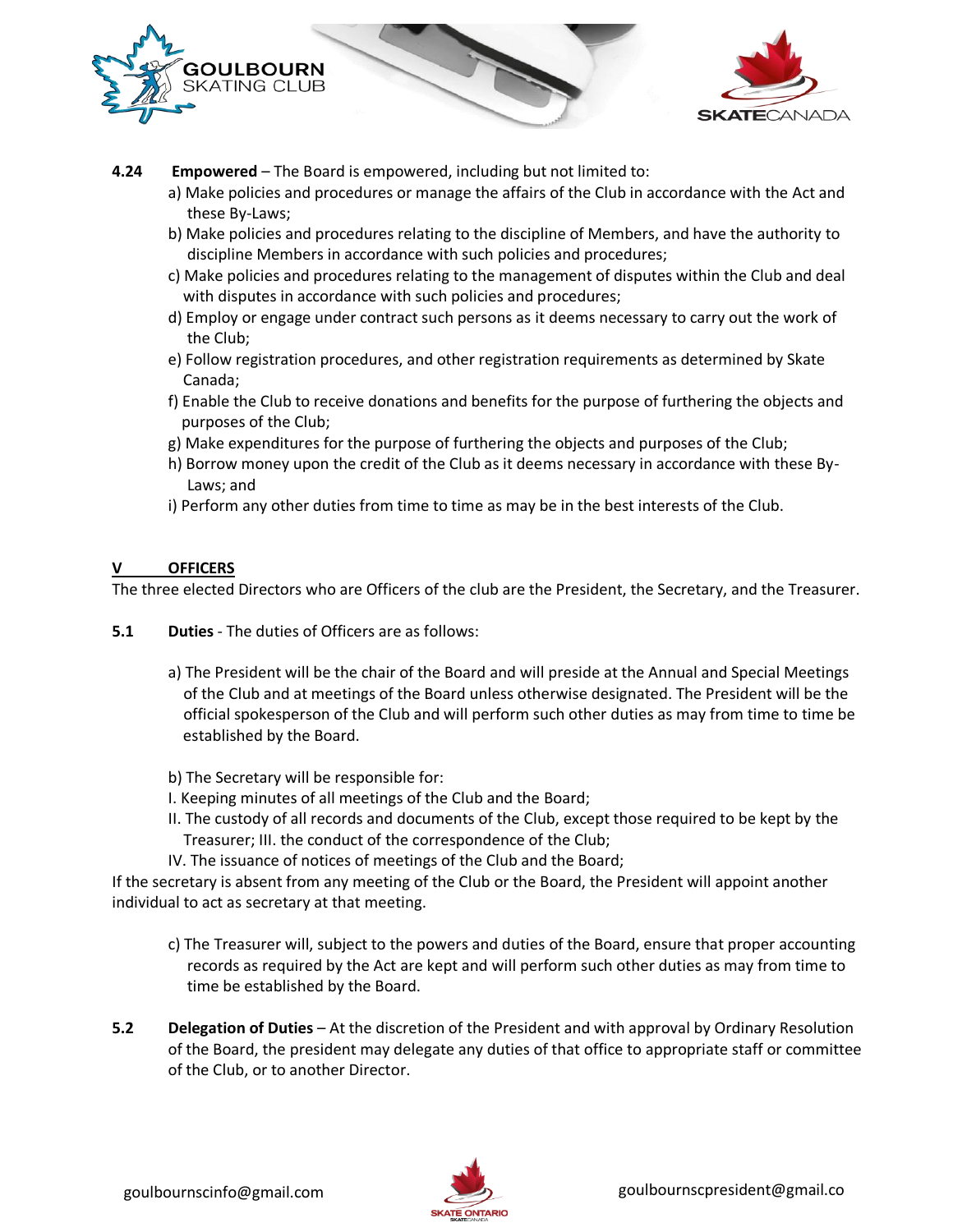



#### **5.3 Removal**

- a) The President may be removed by Ordinary Resolution at a meeting of the Members, provided the President has been given notice of and the opportunity to be present and to be heard at the meeting where such Ordinary Resolution is put to a vote. If the President is removed by the Members, his or her position as a Director will automatically and simultaneously be terminated.
- b) Officers, other than the President, may be removed from their respective offices as Officers by Ordinary Resolution of the Board.
- **5.4 Vacancy** Where the position of an Officer becomes vacant for whatever reason and there is still a quorum of Directors, the Board may, by Ordinary Resolution, appoint a qualified individual to fill the vacancy until the next Annual General Meeting.

#### **VI BOARD COMMITTEES**

- **6.1 Appointment of Committees** The Board may appoint such committees as it deems necessary for managing the affairs of the Club and may appoint members of committees or provide for the election of members of committees, may prescribe the duties and terms of reference of committees, and may delegate to any Committee any of its powers, duties, and functions.
- **6.2 Vacancy** When a vacancy occurs on any committee, the Board may appoint a qualified individual to fill the vacancy for the remainder of the Committee's term.
- **6.3 President Ex-officio** The President will be an ex-officio non-voting member of all Committees of the Club.
- **6.4 Removal** The Board may remove any member of any committee.
- **6.5 Debts** No Committee will have the authority to incur debts in the name of the Club.

#### **VII FINANCE AND MANAGEMENT**

- **7.1 Fiscal Year** Unless otherwise determined by the Board, the fiscal year of the Club will be April 1- March 31.
- **7.2** Bank The banking business of the Club will be conducted at such financial institution as the Board may determine.
- **7.3 Auditors** The Board will appoint an auditor to audit or conduct a review engagement of the books, accounts, and records of the Club in accordance with the Act. The auditor will be appointed annually. The auditor will not be an employee, Officer, or Director of the Club and must be permitted to conduct an audit or review engagement of the Club.
- **7.4 Annual Financial Statements** The Directors will approve financial statements (evidenced by signature of the President and one or more Directors) of the Club of the last fiscal year of the Club and present the approved financial statements before the Members at every Annual Meeting.

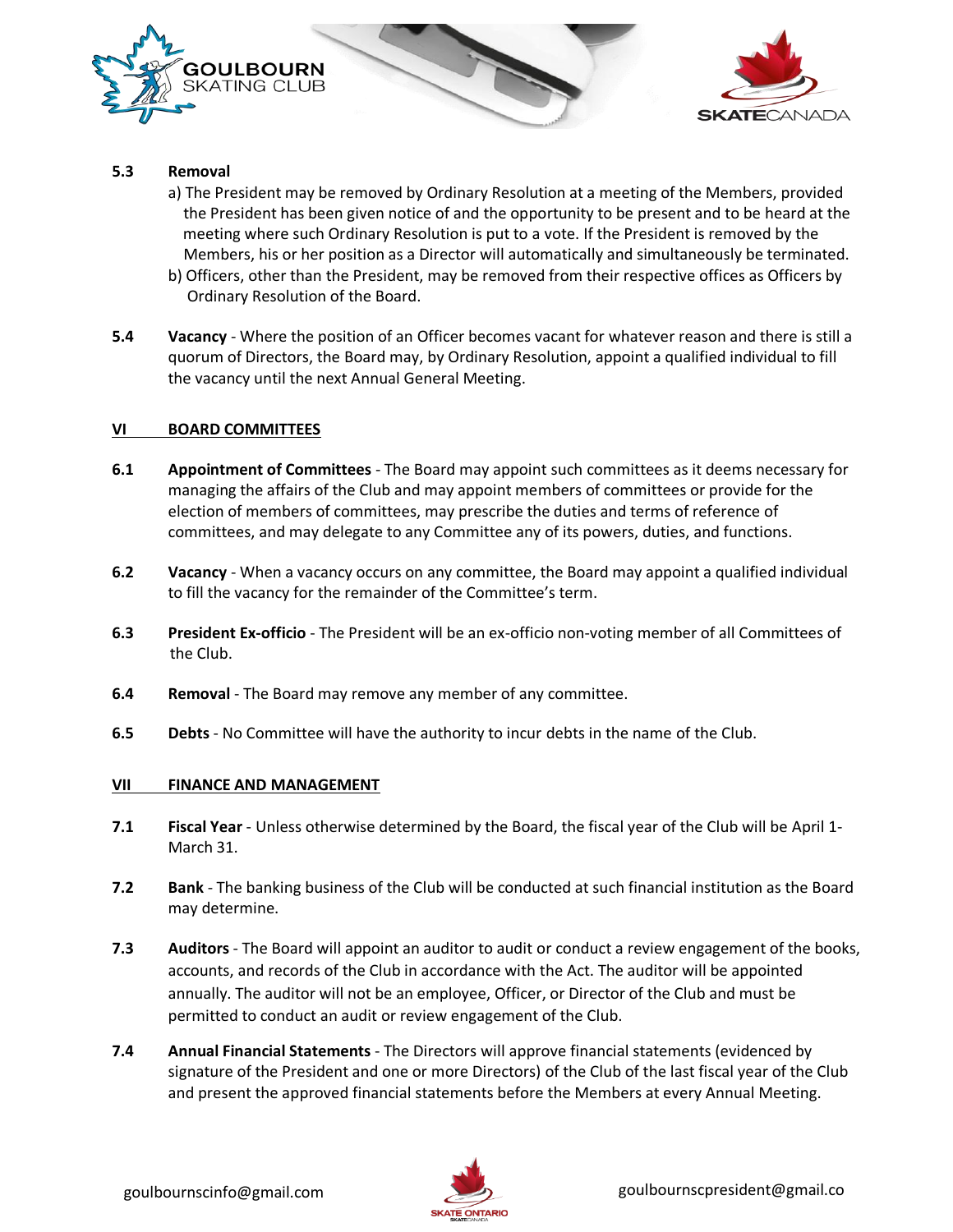



- **7.5 The Financial Statements** The Financial Statements will include: a) The financial statements; b) Any further information respecting the financial position of the Club.
- **7.6 Books and Records** The necessary books and records of the Club required by applicable law will be necessarily and properly kept.
- **7.7 Borrowing** The Board may from time to time:
	- a) Borrow money on the credit of the Club;
	- b) Issue, reissue, sell or pledge debt obligations including bonds, debentures, debenture stock, notes or other like liabilities (whether secured or unsecured) of the Club;
	- c) Give a guarantee on behalf of the Club to secure performance of an obligation of any person; and
	- d) Charge, mortgage, hypothecate, or pledge all or any currently owned or subsequently acquired real or personal, moveable, or immovable property of the Club, including book debts, rights, powers, franchises, and undertakings, to secure any debt or liability of the Club.

#### **Remuneration**

**7.8 No Remuneration** - All Directors and members of Committees will serve their term of office without remuneration (unless approved by at a meeting of Members) except for reimbursement of expenses as approved by the Board).

#### **Conflict of Interest**

**7.9 Conflict of Interest** - A Director or member of a Committee who has an interest, or who may be perceived as having an interest, in a proposed contract or transaction with the Club will disclose fully and promptly the nature and extent of such interest to the Board or Committee, as the case may be, will refrain from voting or speaking in debate on such contract or transaction, will refrain from influencing the decision on such contract or transaction, and will otherwise comply with the requirements of the Act regarding conflict of interest and any Board approved Conflict of Interest Policy.

#### **VIII AMENDMENT OF BY-LAWS**

- **8.1** Any voting member of the Club as per 2.5 of these By-Laws, who is in good standing, may propose an amendment to the By-Laws of the Club. This proposal must include the exact language for the proposed amendment and be submitted in writing to the Board at a minimum of 21 days before the respective members meeting.
- **8.2 Voting** -By a simple majority of the voting Members present at a meeting duly called to amend, revise, or repeal these By-Laws.
	- a) By Ordinary Resolution of the Board. Any By-Law amendments will be submitted to the Members at the next meeting of Members and the voting Members may confirm, reject, or amend the By-Laws by Ordinary Resolution.
	- b) Proposed amendments will not be accepted from the floor of the meeting.
	- c) If they fail to be ratified at the members meeting, they will cease to be effective and may not be re-enacted by the Board for one (1) calendar year.